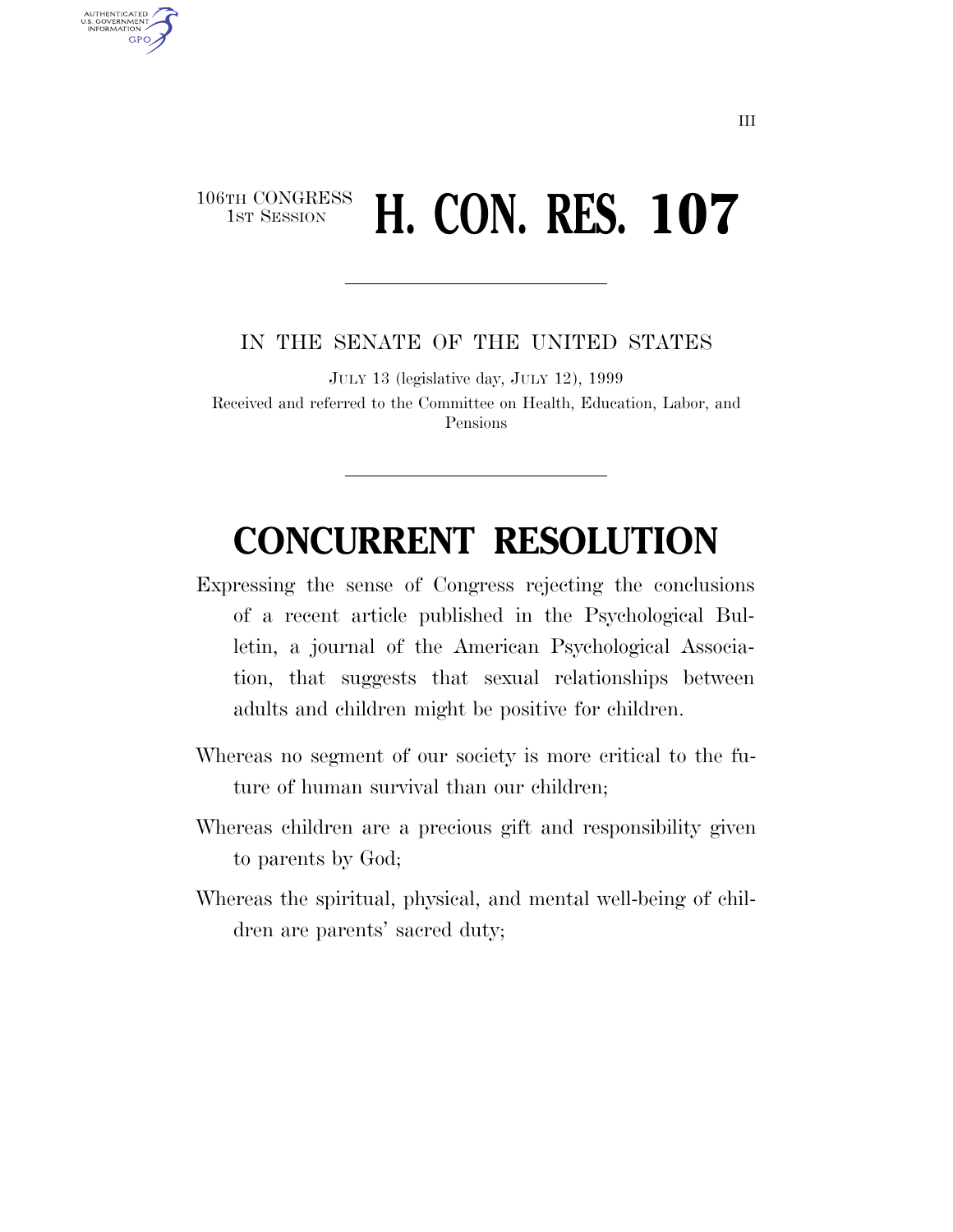- Whereas parents have the right to expect government to refrain from interfering with them in fulfilling their sacred duty and to render necessary assistance;
- Whereas the Supreme Court has held that parents ''who have this primary responsibility for children's well-being are entitled to the support of laws designed to aid discharge of that responsibility'' (Ginsberg v. New York, 390 U.S. 629, 639 (1968));
- Whereas it is the obligation of all public policymakers not only to support, but also to defend, the health and rights of parents, families, and children;
- Whereas information endangering children is being made public and, in some instances, may be given unwarranted or unintended credibility through release under professional titles or through professional organizations;
- Whereas elected officials have a duty to inform and counter actions they consider damaging to children, parents, families, and society;
- Whereas Congress has made sexual molestation and exploitation of children a felony;
- Whereas all credible studies in this area, including those published by the American Psychological Association, condemn child sexual abuse as criminal and harmful to children;
- Whereas, once published and allowed to stand, scientific literature may become a source for additional research;
- Whereas the Psychological Bulletin has recently published a severely flawed study, entitled ''A Meta-Analytic Examination of Assumed Properties of Child Sexual Abuse Using College Samples'', which suggests that sexual relationships between adults and children are less harmful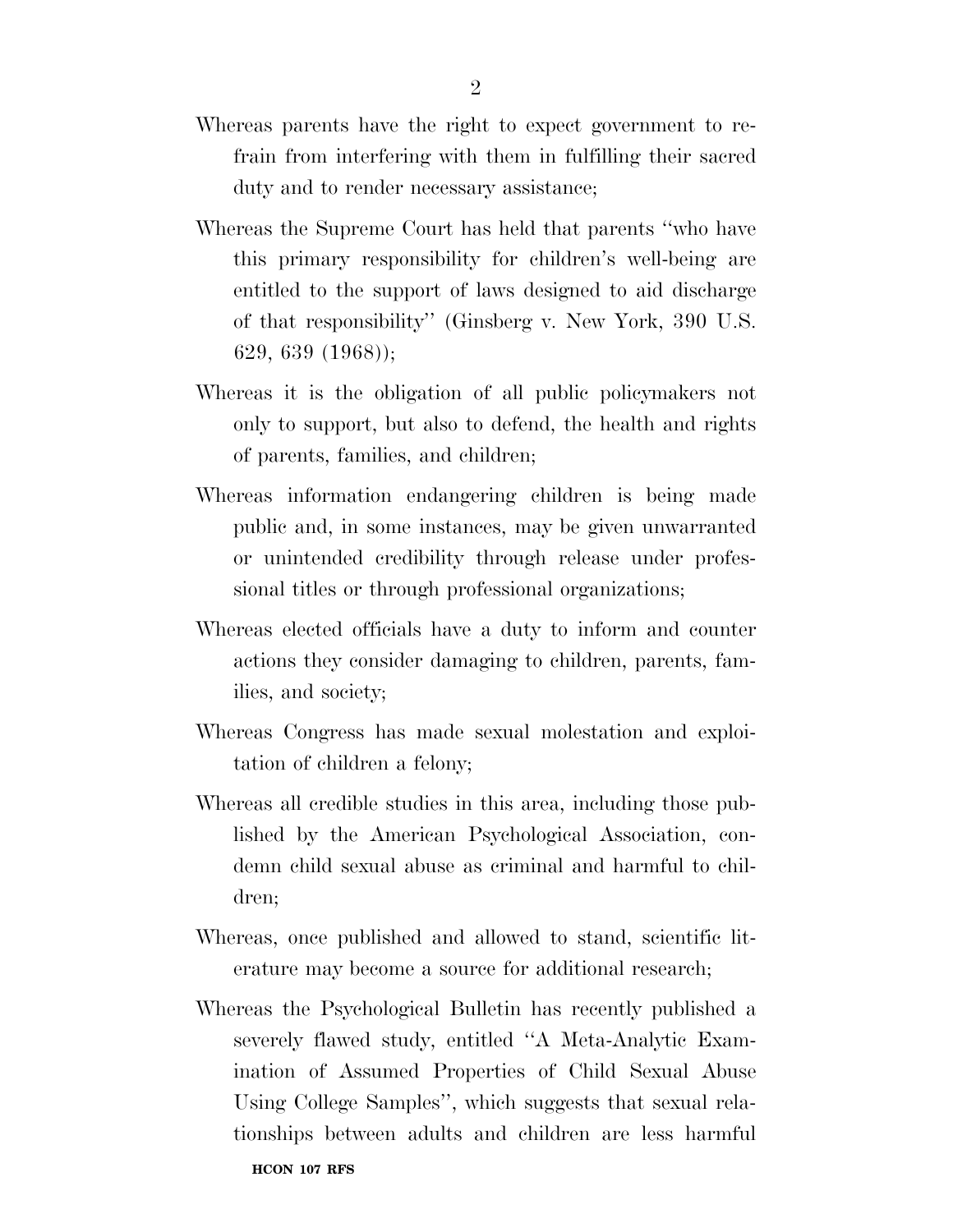than believed and might be positive for ''willing'' children (Psychological Bulletin, vol. 124, No. 1, July 1998);

- Whereas, in order to clarify any inconsistencies between the two conclusions the authors of the study suggest and the position of the American Psychological Association that sexual relations between children and adults are abusive, exploitive, and reprehensible, and should never be considered or labeled as harmless or acceptable, the American Psychological Association has issued a public ''Resolution Opposing Child Sexual Abuse'';
- Whereas the American Psychological Association should be congratulated for publicly clarifying its opposition to any adult-child sexual relations, which will help to deny pedophiles from citing ''A Meta-Analytic Examination of Assumed Properties of Child Sexual Abuse Using College Samples'' in a legal defense, and for resolving to evaluate the scientific articles it publishes in light of their potential social, legal, and political implications;
- Whereas the Supreme Court has recognized that ''sexually exploited children are unable to develop healthy affectionate relationships in later life, have sexual dysfunctions, and have a tendency to become sexual abusers as adults'' (New York v. Ferber, 458 U.S. 747, 758, n.9 (1982));
- Whereas Paidika—The Journal of Pedophilia, a publication advocating the legalization of sex with ''willing'' children, has published an article by one of the authors of the study, Robert Bauserman, Ph.D. (see ''Man-Boy Sexual Relationships in a Cross-Cultural Perspective," vol. 2, No. 1, Summer 1989); and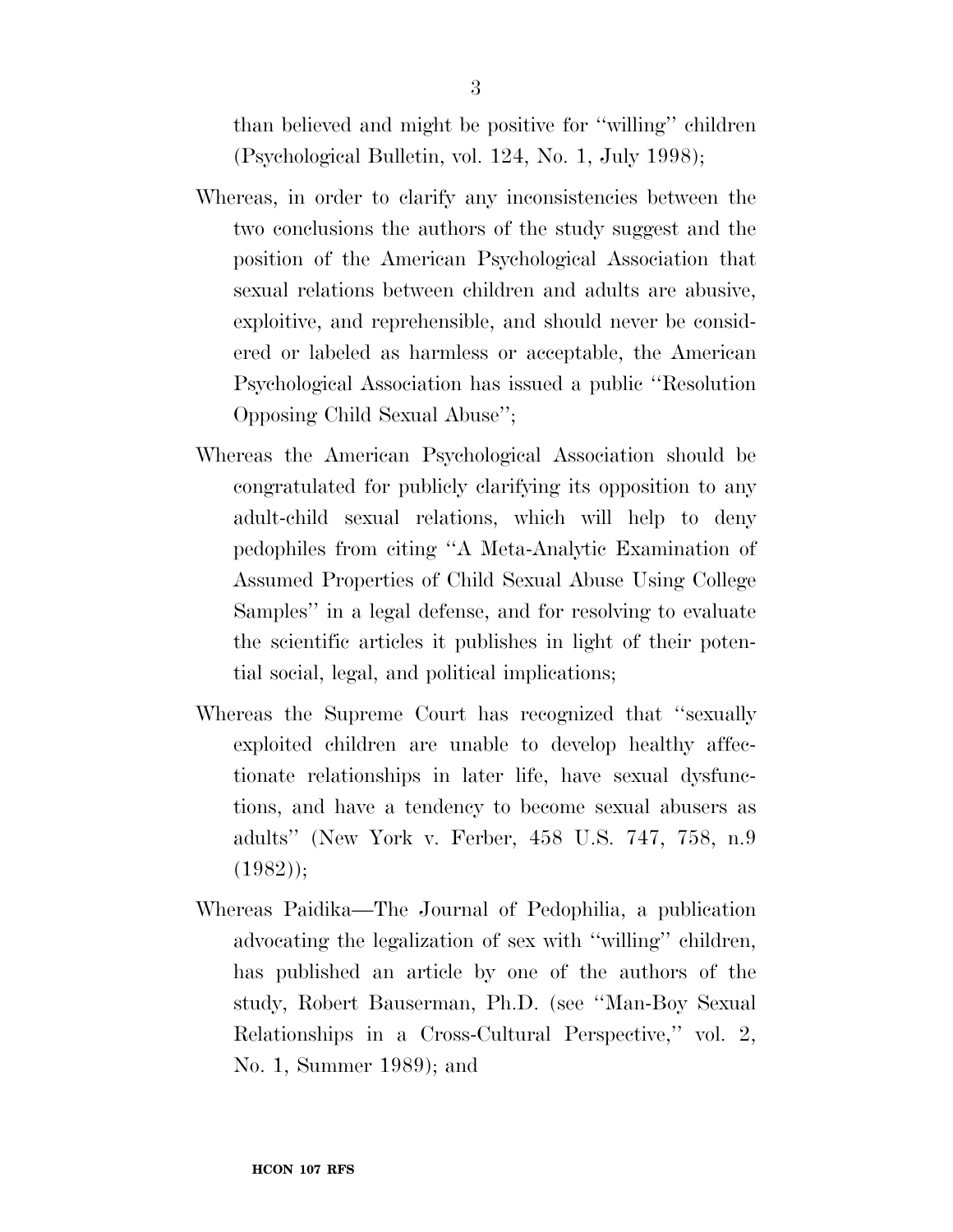Whereas pedophiles and organizations, such as the North American Man-Boy Love Association, that advocate laws to permit sex between adults and children are exploiting the study to promote and justify child sexual abuse: Now, therefore, be it

 *Resolved by the House of Representatives (the Senate concurring)*, That Congress—

 (1) condemns and denounces all suggestions in the article ''A Meta-Analytic Examination of As- sumed Properties of Child Sexual Abuse Using Col- lege Samples'' that indicate that sexual relationships between adults and ''willing'' children are less harm- ful than believed and might be positive for ''willing'' children (Psychological Bulletin, vol. 124, No. 1, July 1998);

 (2) vigorously opposes any public policy or leg- islative attempts to normalize adult-child sex or to lower the age of consent;

 (3) urges the President likewise to reject and condemn, in the strongest possible terms, any sug- gestion that sexual relations between children and adults—regardless of the child's frame of mind—are anything but abusive, destructive, exploitive, rep-rehensible, and punishable by law; and

 (4) encourages competent investigations to con-tinue to research the effects of child sexual abuse